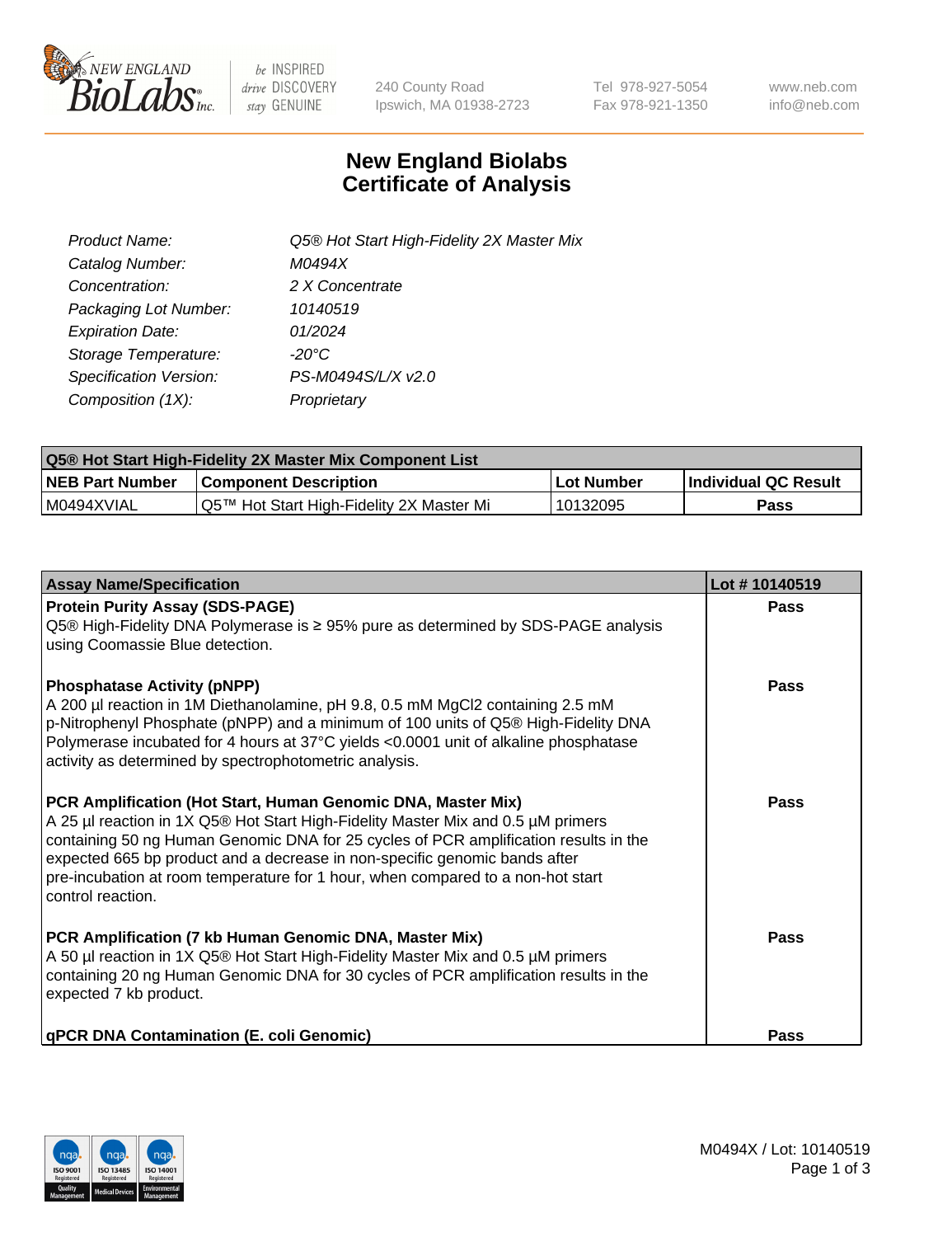

be INSPIRED drive DISCOVERY stay GENUINE

240 County Road Ipswich, MA 01938-2723 Tel 978-927-5054 Fax 978-921-1350

www.neb.com info@neb.com

| <b>Assay Name/Specification</b>                                                                                                                                                                                                                                                                                                                                                      | Lot #10140519 |
|--------------------------------------------------------------------------------------------------------------------------------------------------------------------------------------------------------------------------------------------------------------------------------------------------------------------------------------------------------------------------------------|---------------|
| A minimum of 2 units of Q5® High-Fidelity DNA Polymerase is screened for the<br>presence of E. coli genomic DNA using SYBR® Green qPCR with primers specific for the<br>E. coli 16S rRNA locus. Results are quantified using a standard curve generated from<br>purified E. coli genomic DNA. The measured level of E. coli genomic DNA<br>contamination is $\leq 1$ E. coli genome. |               |
| <b>RNase Activity (Extended Digestion)</b><br>A 10 µl reaction in NEBuffer 4 containing 40 ng of a 300 base single-stranded RNA<br>and a minimum of 1 µl of Q5® Hot Start High-Fidelity 2X Master Mix is incubated at<br>37°C. After incubation for 4 hours, >90% of the substrate RNA remains intact as<br>determined by gel electrophoresis using fluorescent detection.           | Pass          |
| <b>Endonuclease Activity (Nicking, Polymerase, dNTP)</b><br>A 50 µl reaction in NEBuffer 2 in the presence of 400 µM dNTPs containing 1 µg of<br>supercoiled pUC19 DNA and a minimum of 10 units of Q5® High-Fidelity DNA Polymerase<br>incubated for 4 hours at 37°C results in <10% conversion to the nicked form as<br>determined by agarose gel electrophoresis.                 | Pass          |
| PCR Amplification (20 kb Lambda DNA, Master Mix)<br>A 50 µl reaction in 1X Q5® Hot Start High-Fidelity Master Mix and 1.0 µM primers<br>containing 10 ng Lambda DNA for 22 cycles of PCR amplification results in the<br>expected 20 kb product.                                                                                                                                     | Pass          |
| Non-Specific DNase Activity (16 hour, Buffer)<br>A 50 µl reaction in 1X Q5® Hot Start High-Fidelity Master Mix containing 1 µg of T3<br>or T7 DNA in addition to a reaction containing Lambda-HindIII DNA incubated for 16<br>hours at 37°C results in a DNA pattern free of detectable nuclease degradation as<br>determined by agarose gel electrophoresis.                        | Pass          |

This product has been tested and shown to be in compliance with all specifications.

One or more products referenced in this document may be covered by a 3rd-party trademark. Please visit <www.neb.com/trademarks>for additional information.